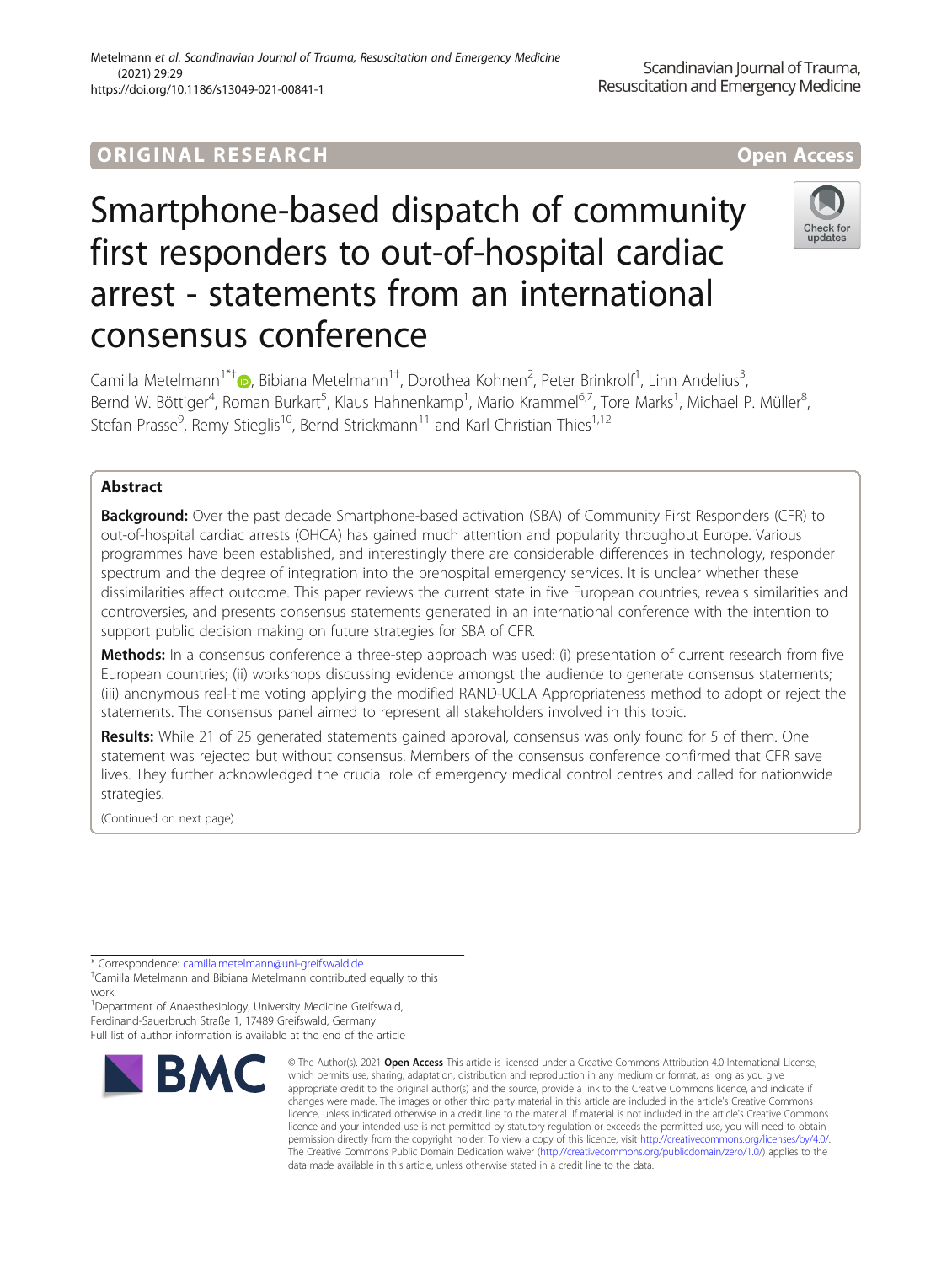# (Continued from previous page)

**Conclusions:** Members of the consensus conference acknowledged that smartphone-based activation of CFR to OHCA saves lives. The statements generated by the consensus conference may assist the public, healthcare services and governments to utilise these systems to their full potential, and direct the research community towards fields that still need to be addressed.

Keywords: Resuscitation, Out-of-hospital cardiac arrest, First responders, Citizen responder, Consensus, mHealth, Smartphone

# Introduction

Numerous studies have demonstrated an increase in favourable neurological outcome, if cardiopulmonary resuscitation (CPR) commences within the first minutes of cardiac arrest [\[1](#page-7-0)]. This cannot be achieved by the Emergency Medical Service (EMS) alone; even if they arrive on scene within 5 min, immediate bystander CPR still leads to a twoto threefold increase in survival [\[2,](#page-7-0) [3](#page-7-0)]. To bridge the time until EMS arrival, various systems worldwide introduced deployment of Community First Responders (CFR) to outof-hospital cardiac arrests (OHCA) [[4](#page-7-0)–[13\]](#page-7-0). This led to an increased rate of CPR performed before arrival of the EMS [[14](#page-7-0), [15\]](#page-7-0). The spectrum of volunteers deployed is ranging from lay persons without medical background to highly trained medical professionals [[4](#page-7-0), [6,](#page-7-0) [7](#page-7-0), [11](#page-7-0)–[13](#page-7-0), [16](#page-7-0)–[18](#page-7-0)].

CFR dispatch systems initially worked with text messaging, but switched to smartphone-based activation (SBA) via specific smartphone applications (apps) [[19,](#page-7-0) [20](#page-7-0)]. These apps use georeferencing to detect CFR within a defined radius of the site of an incident and guide them to the scene using a navigation system [[21\]](#page-7-0). The most advanced apps select and engage first responders based on estimated journey time and not on distance. Switching from text messaging to SBA has proven to be highly effective and led to a further decrease in no-flow time [[20\]](#page-7-0).

CFR equipped with automated external defibrillators (AED) led to a significant earlier defibrillation and an increased 30-day and also three-year survival in OHCA [[11,](#page-7-0) [15,](#page-7-0) [22](#page-7-0)–[25](#page-7-0)]. A Dutch study revealed that dispatch of CFR seems to be particularly beneficial in witnessed OHCA occurring at home during evening hours or at night when EMS response times are above average [[26](#page-7-0)].

Currently, in more than half of the European countries SBA systems can be found in at least a small region [\[12,](#page-7-0) [17\]](#page-7-0). However, these systems differ in several aspects, e.g. technology, qualification of CFR, type of medical emergencies responders attend, and training of CFR [\[17](#page-7-0)]. Given the absence of guidelines on SBA of CFR, the existing systems cannot be compared against a standard. It is also not clear yet how the different SBA systems affect outcome of OHCA. This in turn could mean that app systems are not being used to their full potential. Moreover, it would be very helpful for patients, if different systems would be compatible in a way that CFR from one system would be able to respond also in other systems.

Hence, an international consensus conference was held in September 2019 in Greifswald, Germany to share experience and identify common ground amongst the stake holders (providers, scientists, EMS operators, health insurances, government, and the public). The output of this conference may help aligning future strategies for SBA of CFR and encourage research and collaboration.

# **Methods**

# Consensus panel

The consensus panel consisted of the faculty and the nonfaculty participants (attendees) of the meeting. Faculty were recruited by the scientific commitee, who did a literature search to identify and invite research groups working on SBA of CFR. The attendees represented stakeholders with an interest in OHCA, including members of the public, CFR, firefighters, researchers, allied health care professionals, doctors, health care managers, politicians, representatives of the public administration and health insurances, as well as app developers and vendors. To reach all stakeholders more than 2000 personal invitations were sent to regional and national representatives of the public administration and government; to representatives of all major health insurances in Germany; to all EMS dispatch centres in Germany; to non-governmental first aid organisations throughout Germany; to CFR; and to all app developers and vendors in central Europe, which were hand searched by the scientific committee. Additional promotion was spread through a multitude of advertisement posted on the website of all relevant societies and corresponding professional news outlets (e.g. German Society of Anaesthesiology and Intensive Care Medicine; German Resuscitation Council and German Association of Anaesthesiologist, news-papers.eu). To address the public multiple press releases were issued; students at the two local universities were invited; and social media were utilised intensely. While the majority of attendees was from Germany, others travelled from Denmark, The Netherlands, Switzerland and Austria.

All panel members stated their individual conflicts of interests, consented to participate in the consensus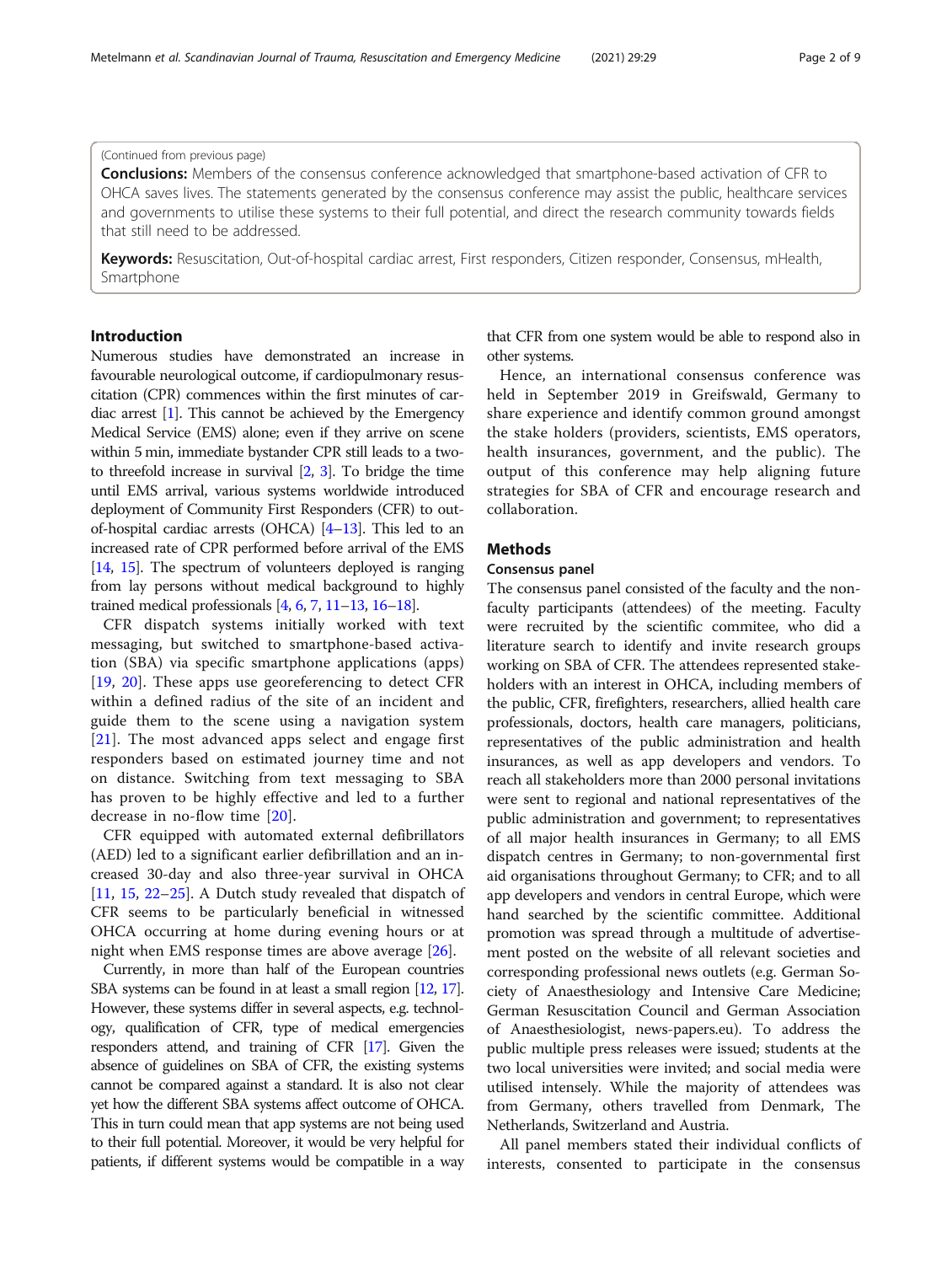process and agreed to publication of the results. The authors of this article were also part of the consensus panel, with the exception of the non-voting member CM.

# Consensus process

The conference was organized by the Department of Anaesthesiology of Greifswald University Medicine under the auspices of the German Resuscitation Council (GRC) and the German Association of Anaesthesiologists (BDA). To find consensus an adaptation of the RAND-UCLA Appropriateness Method [[27\]](#page-7-0) was used employing a three-step approach: (i) presentations and discussions on the current state of practice and research, (ii) open break out workshops, where faculty and attendees produced consensus statements, (iii) which were subsequently adopted or rejected following the RAND-UCLA method. RAND-UCLA method was developed to evaluate whether the expected benefits of a medical intervention outweighs the expected harm to such a degree, that implementation should be recommended [\[27](#page-7-0)]. In RAND-UCLA Appropriate Method a literature review lays the foundation for experts rating the benefit-toharm ratio for different aspects of the new intervention on a 9-point scale. A point of 1 assesses the intervention as unsafe as expected harms greatly outweigh expected benefits; while a point of 9 strongly recommends the intervention, because expected benefits greatly exceed expected harm [\[27](#page-7-0)].

(i) Presentation of the current state of research

The conference started with presentations from national and international speakers reporting on their experience and research in the field of SBA of CFR. CFR systems in Denmark, the Netherlands, Switzerland, Austria, and Germany were presented and discussed with a focus on their differences and similarities. To facilitate comparison of the systems all speakers were asked to address a set of topics listed in Table 1.

Additionally, all major CFR app developers were invited to present their systems and attendees of the conference had the opportunity to compare different products. For probity reasons this session was held as a separate industry forum.

Both research and product presentation served as basis for the discussion and generating consensus statements during the open break out workshop sessions.

(ii) Open break out workshops

The subsequent workshop session lasted 40 mins and was held in an open space allowing for six workshops simultaneously addressing different topics, see Table 2.

Table 1 Comparison between different CFR systems in Europe

| Comparison between different CFR systems in Europe: topics |  |
|------------------------------------------------------------|--|
| addressed during the presentation                          |  |

| - Qualifications of responder |  |
|-------------------------------|--|
| - Training                    |  |
| - Debriefing responders       |  |

- Recruitment and retainment of responders
- Effect on patient outcome
- Funding
- Examples of good practice and learning points

All attendees were invited to take part in the workshops and actively contribute to the creation of the consensus statements. Each workshop was led by two faculty members, who facilitated the discussion, took notes on a whiteboard and ensured that the views of all attendees were reflected in the consensus statements. The attendees could choose freely which workshop to join. There was no set number of attendees per workshop. The attendees were also encouraged to move between workshops during the session to augment exchange of expert knowledge and stakeholder views on the different topics. However, one limitation might be that discussions were interrupted by panel members joining or leaving the workshop.

# (iii)Voting

The consensus statements were presented to all participants of the conference and put to vote during stage three of the modified RAND-UCLA process, which started immediately following the break out workshops. To enable anonymous real-time voting, the mobile phone software PINGO (University of Paderborn, Germany) was used. The consensus statements were presented sequentially to all participants of the conference the consensus panel on a screen and on the voting tool. After the statement was presented and read out, it was directly voted on. To allow the participants to familiarize themselves with the technique, voting time for the first and second statement were 1 min respectively. Thereafter voting times for the remaining statements were reduced to

|  | Table 2 Workshop topics |  |
|--|-------------------------|--|
|  |                         |  |

| <b>Workshop topics</b>         |
|--------------------------------|
| - Fields of application        |
| - Qualifications of CFR        |
| - Education/Training           |
| - Role of EMS dispatch centres |
| - Funding                      |
|                                |

- Recruitment and Retaining CFR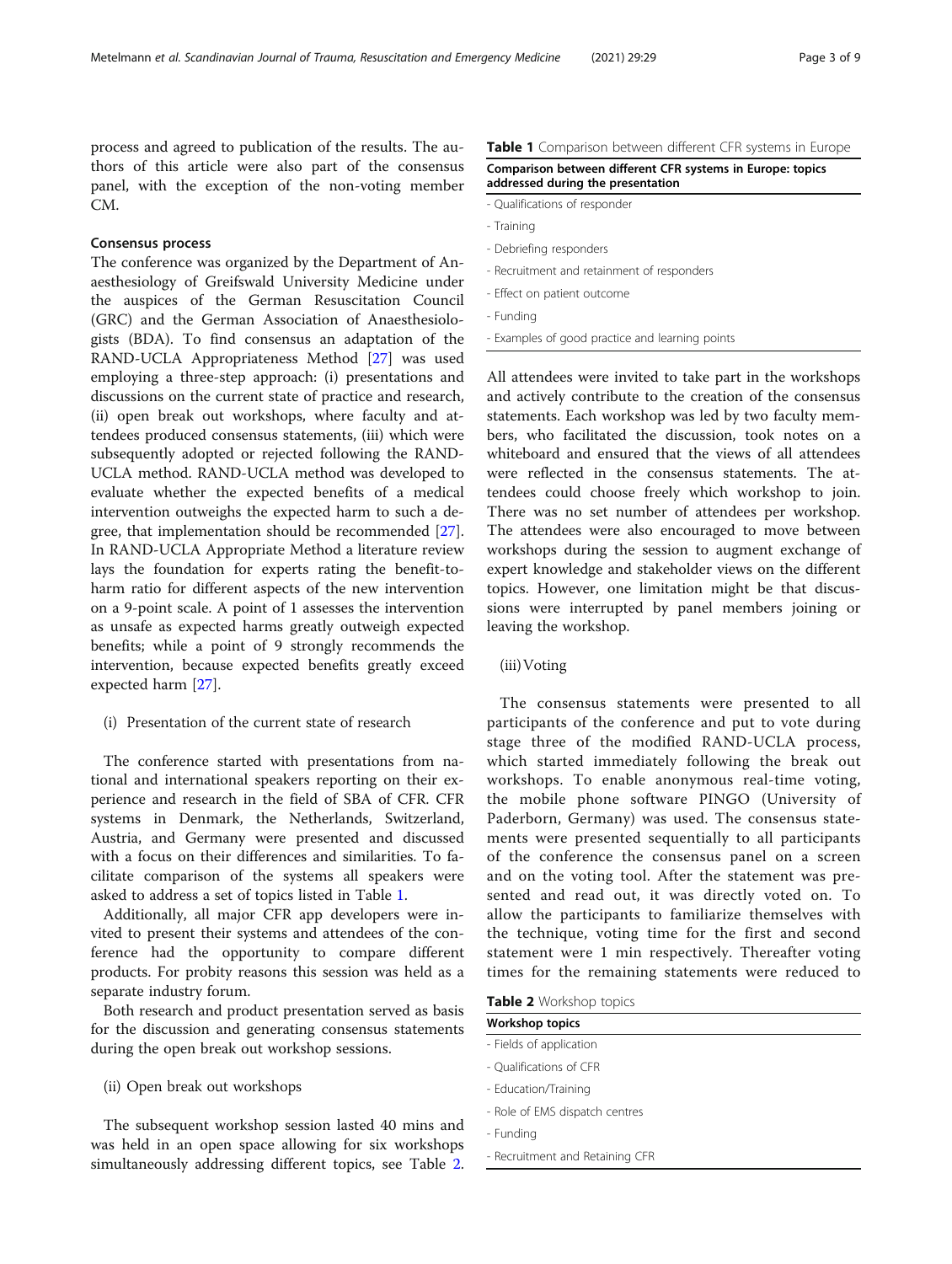30 s. All participants had the same vote independent from experience and background. In line with the RAND-UCLA Appropriateness Method [[27](#page-7-0)] all statements were assessed with a nine-point scale, with "1" meaning "rejection", "5" "uncertain" and "9" "approval". The voting results were later grouped into approval/rejection and consensus was determined based on the criteria listed in Table 3.

# Results

A total of 101 participants joined the conference representing a variety of different stakeholders (Table 4), of which 12 were faculty from Germany, Denmark, The Netherlands, Switzerland and Austria.

Of these 41 joined the consensus panel. During the break out workshops, 24 consensus statements were generated. The statement "CFR save lives" was developed by the scientific committee in advance. All 25 consensus statements were rated by at least 35 of 41 panellists. While 21 of 25 statements gained approval, one statement was rejected. Consensus was found for 20% (5 out of 25 statements). In 11 out of 25 statements answers were given covering the whole range from 1 to 9. Table [5](#page-4-0) lists the 25 statements with level of agreement and level of consensus. Detailed voting results of the consensus panel with mean and standard deviation are available as [Supplementary Data](#page-6-0).

# **Discussion**

During the conference, the consensus panel had the opportunity to compare different CFR systems implemented in five European countries (Denmark, The Netherlands, Germany, Switzerland, and Austria). Pros

Table 3 Modified RAND-UCLA classification criteria

| Modified RAND-UCLA classification criteria          |
|-----------------------------------------------------|
| Level of agreement                                  |
| - Approval: median > 6.5                            |
| - Uncertain: median $\geq$ 3.5 and $\leq$ 6.5       |
| - Rejection: median $< 3.5$                         |
| Level of consensus                                  |
| - High consensus                                    |
| ° Voting results exclusively in the range of 7 to 9 |
| ° Voting results exclusively in the range of 1 to 3 |
| - Consensus                                         |
| <sup>o</sup> Mean - standard deviation > 7          |
| $^{\circ}$ Mean + standard deviation $<$ 3          |
| - Trend                                             |
| °Mean - standard deviation < 5                      |
| $^{\circ}$ Mean + standard deviation $>$ 5          |
| - No consensus                                      |
| ° Voting results range from 1 to 9                  |

| <b>Table 4</b> Conference attendees representing different |  |  |
|------------------------------------------------------------|--|--|
| stakeholders                                               |  |  |

| Stakeholder group                        | Number of conference attendees<br>(n) |
|------------------------------------------|---------------------------------------|
| Public                                   | 7                                     |
| <b>CFR</b>                               | 15                                    |
| Firefighters                             | 6                                     |
| Researchers                              | 17                                    |
| Allied health care professionals         | 7                                     |
| Doctors                                  | 9                                     |
| Health care managers                     | 13                                    |
| Politicians and public<br>administration | 14                                    |
| Health insurance                         | 4                                     |
| App developers and vendors               | 9                                     |
| Total number of participants             | 101                                   |

and Cons of the different approaches were discussed. The debate and voting reflected the wide variety between the different systems and even opposing opinions in some aspects. Hence, consensus could only be found in 5 out of 25 generated statements.

It was agreed with high consensus, that Community First Responders save lives. This conclusion is supported by an observational study showing an increased survival to hospital discharge, if OHCA was attended by at least one first responder [[16](#page-7-0)].

Approval with high consensus was also found for the statement, that activation of CFR should be done by EMS dispatch centres. Deployment of CFR by the dispatch centres offers better integration into the EMS system [\[28\]](#page-7-0). Additionally, the dispatch centre can evaluate for each situation, whether the dispatch of a CFR is safe [[29](#page-7-0)]. In systems working detached from EMS dispatch centres, there is no specific risk assessment of each mission. Some SBA systems allow activation of CFR by both medical laypersons and emergency medical dispatch centres [\[30\]](#page-7-0).

Consensus was also found on enabling communication between CFR and EMS dispatcher during the mission, with both being able to initiate contact. Studies done in CFR-system working without SBA, showed that some CFR appreciated support during a mission [\[31](#page-7-0)] and found lack of information stressful and frustrating [\[32](#page-7-0)]. The possibility to contact the dispatch centre to check back or gain further information might alleviate the stress level of CFR.

Consensus was found on the need for a national strategy. Currently, a multitude of successful CFR systems exists worldwide, which differ in several aspects, e.g. technology, training scope, funding and mode of activation of CFR [[17](#page-7-0)]. Even within single countries, varieties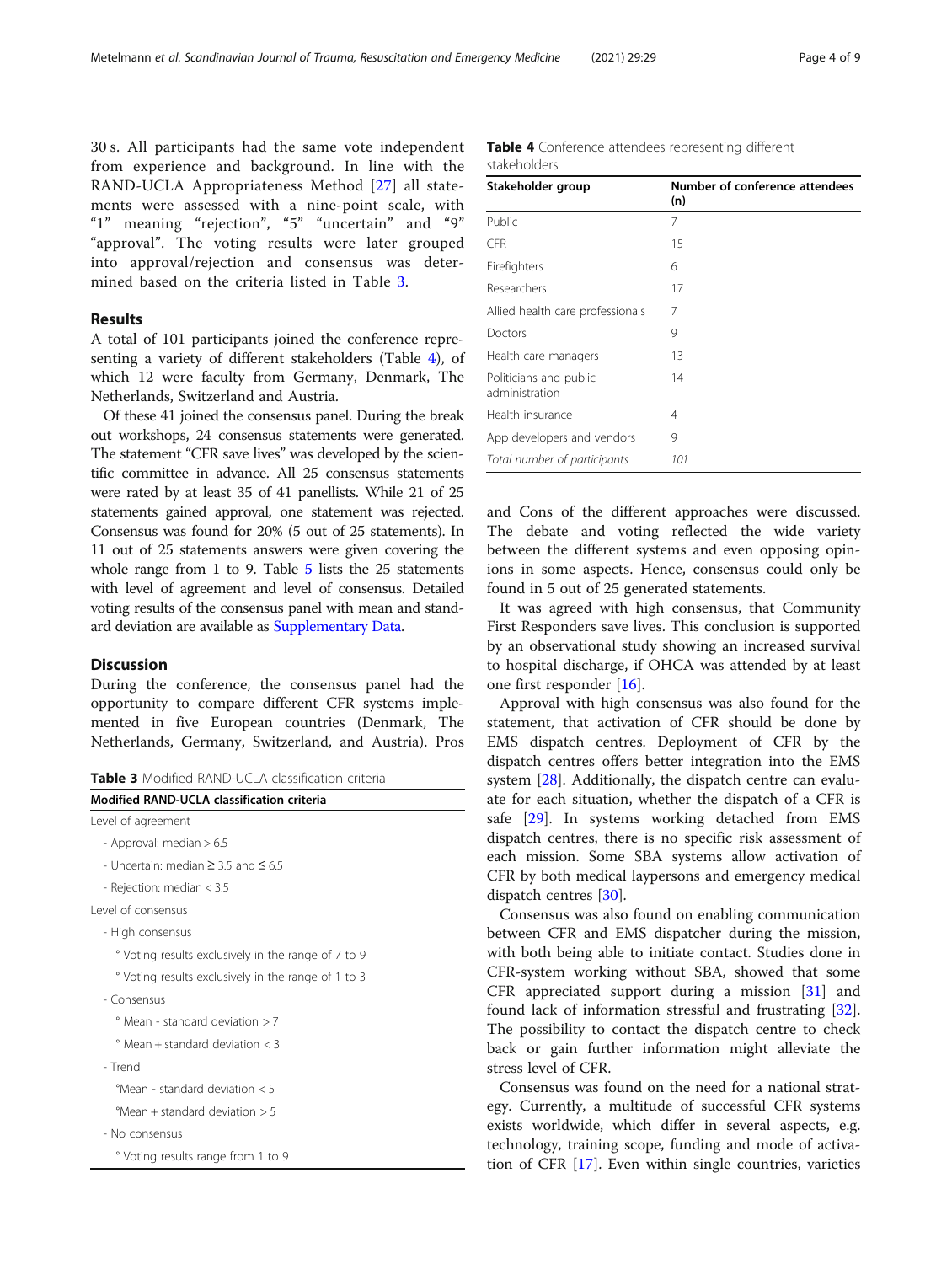# <span id="page-4-0"></span>Table 5 Level of agreement and level of consensus

| <b>Consensus statements</b>                                                      | Level of agreement | Level of consensus |
|----------------------------------------------------------------------------------|--------------------|--------------------|
| CFR save lives.                                                                  | Approval           | High consensus     |
| <b>Fields of application</b>                                                     |                    |                    |
| CFR should be dispatched to OHCA only.                                           | Approval           | No consensus       |
| CFR should also be dispatched to children under the age of 8 years.              | Approval           | No consensus       |
| Persons older than 16 years should be dispatched as CFR.                         | Approval           | No consensus       |
| <b>Qualifications of CFR</b>                                                     |                    |                    |
| Medical laypersons should also be CFR.                                           | Approval           | No consensus       |
| It is better to have many unqualified CFR than few but qualified CFR.            | Uncertain          | No consensus       |
| To become CFR one should know how to perform CPR.                                | Approval           | Trend              |
| <b>Education/Training</b>                                                        |                    |                    |
| Every CFR should train CPR every 2 years.                                        | Approval           | Trend              |
| CFR should receive training covering organisational, legal and medical aspects.  | Approval           | No consensus       |
| Training to become CFR could be e-learning without an actual meeting.            | Rejection          | No consensus       |
| CFR should be prepared systematically for acute psychological stress.            | Approval           | No consensus       |
| Role of EMS dispatch centres                                                     |                    |                    |
| Only EMS dispatch centres should be able to dispatch CFR.                        | Approval           | High consensus     |
| The software of the EMS dispatch centre should automatically recommend a CFR.    | Approval           | Trend              |
| The EMS dispatch centre should be able to contact a CFR during a mission.        | Approval           | Consensus          |
| CFR should be able to contact the EMS dispatch centre during a mission.          | Approval           | Consensus          |
| The EMS dispatch centre should be notified about the qualification of the CFR.   | Uncertain          | No consensus       |
| <b>Funding</b>                                                                   |                    |                    |
| CFR-systems should be financed by health insurance funds.                        | Approval           | Trend              |
| CFR-systems should be laid down in the social security code.                     | Approval           | Trend              |
| CFR-systems should be financed on an interim basis within the federal state law. | Approval           | Trend              |
| <b>Recruitment and Retaining CFR</b>                                             |                    |                    |
| We need a nationwide strategy.                                                   | Approval           | Consensus          |
| CFR should be implemented in the EMS.                                            | Approval           | Trend              |
| Participation in the CFR-system should be actively advertised.                   | Approval           | Trend              |
| Potential CFR should be recruited with help of established aid organisations.    | Approval           | No consensus       |
| All CPR by CFR should be made public.                                            | Uncertain          | No consensus       |
| An exchange of experiences should be organised after a certain time.             | Approval           | Trend              |

of CFR systems exist [\[7](#page-7-0), [17](#page-7-0)]. This diversity could negatively affect effectiveness, safety and retention of personnel [\[7](#page-7-0)]. The high Dutch OHCA survival rates are attributed to a nationwide alert system that dispatches primarily BLS trained laypersons but also professional responders as fire service and police [[16\]](#page-7-0). Switzerland has launched a national project in January 2020 linking cantonal SBA systems with a national mobile app. While domestic CFR are alerted through their own cantonal SBA system, visiting CFR from neighbour cantons are simultaneously engaged through the national app. As a result, CFR registered in one canton no longer need to register in another canton as well. Efforts should be taken to offer such technique also on national and international levels elsewhere.

Diversities between different CFR systems arose due to different backgrounds, geographical and infrastructural conditions. A Swedish study on dispatch of firefighters alerted without smartphone app analysed the impact of population density: In rural areas the relative reduction in median time until first chest compression was greater than in urban areas. However, the increase of 30-day-survival was much higher in densely populated areas [\[33](#page-7-0)]. Hence, we might need to adapt CFR systems to differing regional demands [\[28](#page-7-0)]. One approach in rural areas could be to build a tighter net by also including medical laypersons as CFR.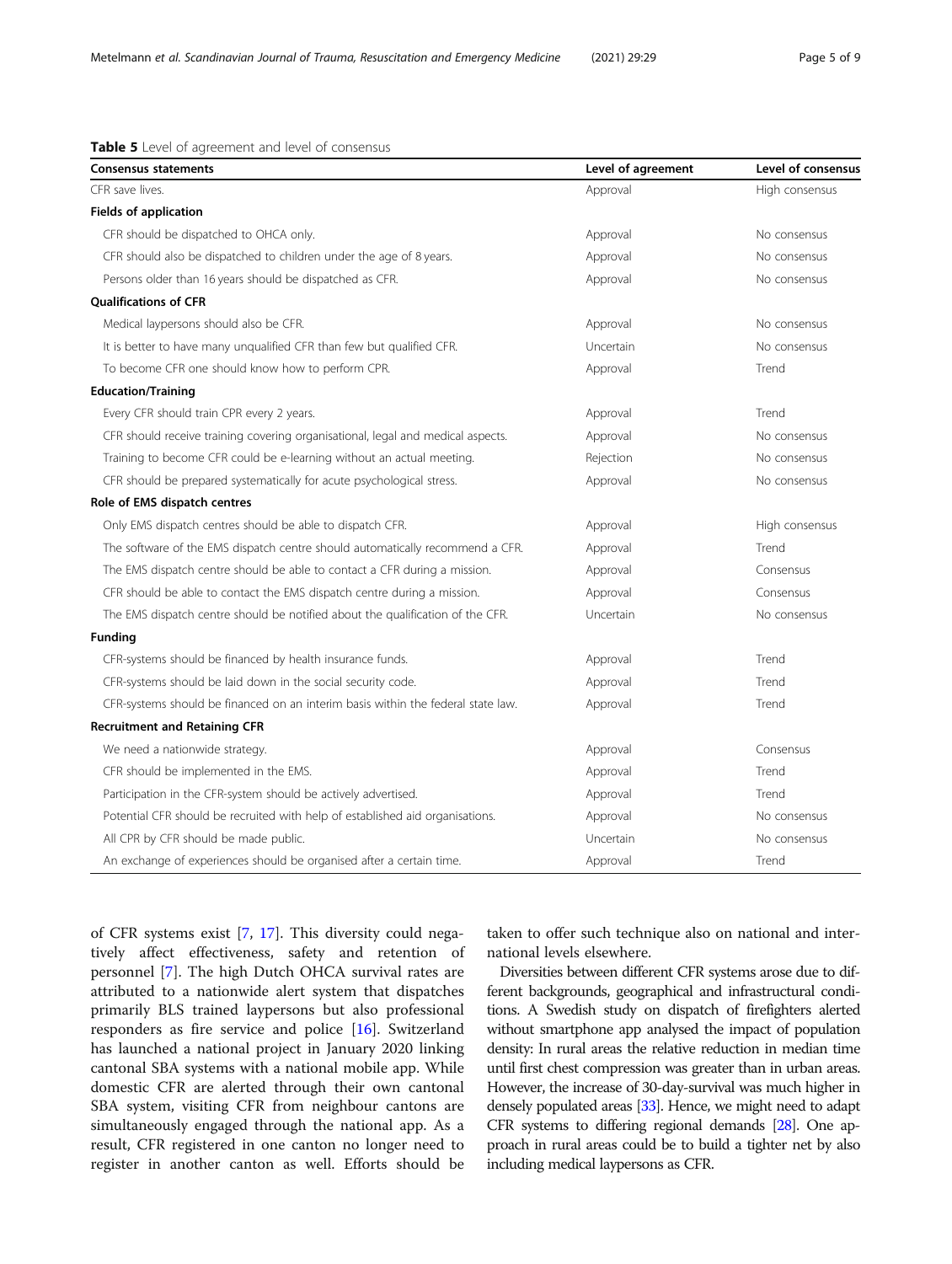The inclusion of medical laypersons as first responders was discussed controversially. The obvious benefit of a tighter net of CFR has to be balanced with the counteracting aspect, that quality of CPR may not be as good in laypersons as in professionals. There are indications that survival rate of OHCA is doubled if bystander CPR is performed by medically trained personnel instead of laypersons [[34,](#page-7-0) [35](#page-7-0)]. Bystander CPR initiated by medically trained CFR instead of laypersons was associated with higher 30-day-survival [[36\]](#page-7-0).

Most members of the consensus panel agreed, that a person needs basic knowledge of CPR to become CFR. Yet, systems successfully implemented in Singapore and Italy are open for laypersons without any training in CPR [[13](#page-7-0), [37\]](#page-7-0). In the Italian system CFR get instructions on chest compressions by the dispatch centre whilst attending an OHCA [\[37](#page-7-0)].

Training is perceived as fundamental by first responders and some feel that training shows that the organisation values their effort [\[31\]](#page-7-0). Most CFR are in favour of scenario-based learning [[31](#page-7-0), [38\]](#page-7-0). Accordingly, the consensus panel disapproved of e-learning without face-to-face training.

It's uncertain which other aspects apart CPR should be addressed during training. A focus should also be put on safety [[32\]](#page-7-0). Because confidentiality is a major concern, legal aspects are recommended [\[6](#page-7-0)]. In addition, CFR would also like to receive training in communicational skills and dealing with emotional aspects [[5](#page-7-0), [7,](#page-7-0) [31\]](#page-7-0). Working as CFR can be traumatic and emotionally stressful [[5](#page-7-0), [6\]](#page-7-0). It is unclear, if there should be a minimum age to become a CFR. Most systems in Europe operate an age threshold of 16 years [\[17](#page-7-0)]. Focused training for CFR could help alleviate the psychological burden. A Dutch study showed, that even if lay rescuers experience severe stress and short-term psychological impact, no symptoms of post-traumatic stress disorder could be detected 4 to 6 weeks afterwards [\[39](#page-8-0)].

During the consensus conference, there was an indepth debate, whether CFR should also attend paediatric OHCA. While some systems also alert to paediatric OHCA, most do not [[40\]](#page-8-0). First responders found CPR on children to be more distressing than on adults [\[32](#page-7-0)]. Albeit, children might benefit most from early resuscitation by CFR.

It was discussed in great detail, if CFR should be dispatched only to OHCA or to other medical emergencies as well, and no consensus could be found. While most CFR systems dispatched initially only to OHCA, the role of CFR has increased over time [\[31](#page-7-0)]. When determining, which emergencies first responder should attend, need for additional training and equipment should be considered. Basic life support requires only minimal equipment, e.g. gloves. CFR can approach the emergency site without needing to collect a special kit. In contrast, treatment of other emergencies requires additional equipment and CFR may need to detour. The major benefit of CFR systems is time advantage in relation to EMS. Taking a detour would impair this. Some systems also include automatic external defibrillators (AED), because a dispatch of first responders equipped with AED was found to lead to earlier shock and increased survival  $[4, 18]$  $[4, 18]$  $[4, 18]$  $[4, 18]$ . However, picking up an AED may lead to a delay in CPR [\[41](#page-8-0)], especially in areas with low population densities and limited availability of AED. Results from a Dutch study indicate, that the optimum constellation is more than ten First Responders and 2 AED per square kilometre [\[42](#page-8-0)].

Funding of CFR programmes differ, even within one country [\[6](#page-7-0)]. Systems typically depend on fundraising or receive, to some degree, statutory funding [\[31](#page-7-0)]. During the consensus process some participants suggested, that CFR programmes should be laid down in the social security code and financed by health insurance funds or on an interim basis within the federal state law.

One possibility to fund CFR is to implement it into existing EMS structures. Currently, some CFR systems are part of the EMS, while others are complementary or totally separate from the EMS and sometimes they replace EMS (remote areas in Iceland) [[9,](#page-7-0) [17,](#page-7-0) [43](#page-8-0)].

A collaboration with well-established non-governmental first aid organisations may be beneficial to promote CFR systems. To recruit new CFR, participation has to be actively promoted and advertised; first responders frequently discover CFR programmes via promotion material or by talking to CFR [[10](#page-7-0), [13](#page-7-0), [31\]](#page-7-0). Commitment to being a CFR should be actively supported [[44](#page-8-0)].

A way to increase public recognition, would be to announce all resuscitations performed by CFR. In general, the community wants to be better informed about CFR [[6\]](#page-7-0). Additionally, many first responder expect praise for their help [\[7](#page-7-0)], which might help to retain CFR.

Regular meetings of the CFR group may also help to increase retention [\[9\]](#page-7-0). CFR who have not been dispatched for a longer period may get demotivated  $[10]$ . CFR groups with regular meetings were found to have higher cohesion and motivation [\[10](#page-7-0)]. Thus, a platform for communication and training is recommended.

It remains unclear whether a system with many unqualified responders delivers better outcomes than a system with a few highly qualified CFR. Hence, in some countries, like UK, systems with a small number of medical professionals coexists with systems with a large number of medical laypersons [\[9](#page-7-0)]. Lessons learned from the different systems worldwide might help us answer this question and randomised controlled trials are needed [[12](#page-7-0), [17](#page-7-0), [43](#page-8-0)].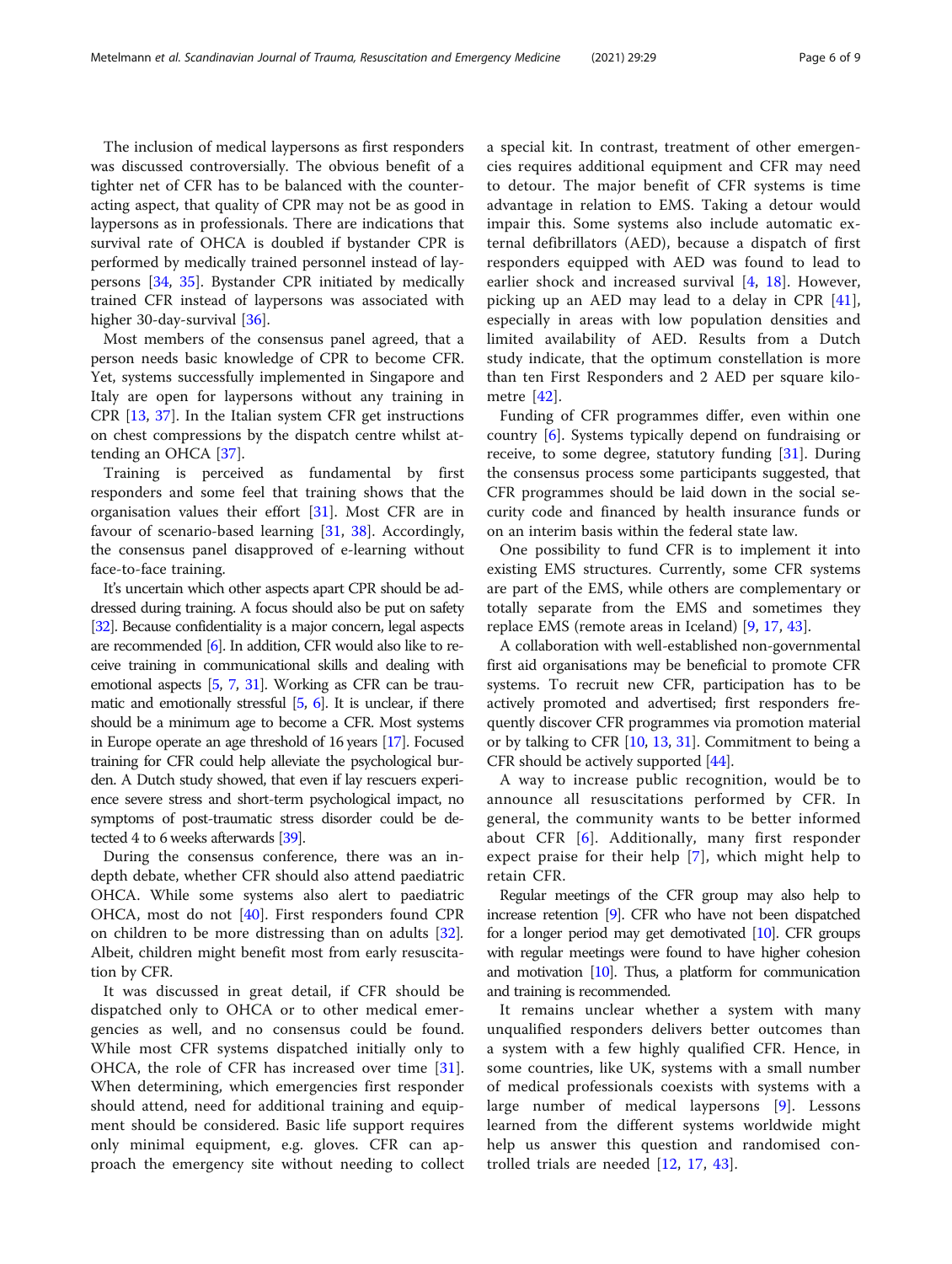# <span id="page-6-0"></span>Limitations of the study

The chosen format entails a few limitations. The conference was held in German and English, which implies a certain language bias.

Despite our best efforts to engage with all stakeholder groups the participants may not reflect the target population properly. Nevertheless, we managed to recruit a variety of opinion leaders and stakeholders from different backgrounds. Some participants might have had a higher impact on others during the discussion, which we had anticipated and which we have tried to mitigate through the workshop leads, who ensured that all participants were heard during the discussions. The voting process also mitigated the influence of strong opinion leaders. Voting results reflect the opinion of the stakeholders who participated in the voting session.

Transferability of the data may be limited, because focus was laid on CFR systems in Europe. A consensus process condenses complex aspects, which has the potential drawback of overgeneralisation. However, a consensus process offers an opportunity to analyse the current state and identify areas, which need further evaluation. Despite the limitations of the chosen format, this is, to our knowledge, the first consensus process, bringing together stakeholders from various backgrounds and integrating scientific evidence, the views of the public, the political decision makers and the health care budget holders.

# **Conclusions**

This paper shows the current consensus and divergences regarding implementation of dispatch of CFR to OHCA. While some statements were approved with consensus, others are still open for discussion. Members of the consensus conference acknowledged the integral role of the emergency medical dispatch centre and confirmed that CFR save lives. Hence, nationwide strategies are recommended, to utilise smartphone-based activation of CFR to its full potential.

The consensus conference was held to identify the current state and answer some pending questions. The authors try to encourage further research and collaboration in this field. Smartphone-based activation of CFR to OHCA is a great tool to save more lives. However, it is not clear yet, how to maximise their benefit.

#### Supplementary Information

The online version contains supplementary material available at [https://doi.](https://doi.org/10.1186/s13049-021-00841-1) [org/10.1186/s13049-021-00841-1.](https://doi.org/10.1186/s13049-021-00841-1)

Additional file 1.

#### Abbreviations

AED: Automated external defibrillator; ALS: Advanced Life Support; App: Smartphone application; BDA: German Association of

Anaesthesiologists; CFR: Community First Responder; CPR: Cardiopulmonary resuscitation; DIVI: German Interdisciplinary Association for Intensive and Emergency Medicine; EMS: Emergency Medical Service; ERC: European Resuscitation Council; GRC: German Resuscitation Council; ILCOR: International Liaison Committee on Resuscitation; OHCA: Out-ofhospital cardiac arrest; SBA: Smartphone-based activation

#### Acknowledgements

This work was done within the ERC Research NET.

The authors would particularly like to thank all participants of the consensus conference for their crucial input. Additionally, the authors would like to express their gratitude to Julian Detmer, Steffen Fleßa, Joachim Hasebrook, Kirsten Jüttner, Volkmar Lang, Victoria Richter, Marie Rübsam, Jens Schwietring and Rebekka Süss.

#### Authors' contributions

CM, BM, DK and KT devised the study design, organised and held the conference, and collected and processed the data. BWB, RB, KH, MK, TM, MPM, SP, RS, BS presented the current state of SBA-systems in Europe. CM, BM and KT wrote the first draft of the manuscript. PB, BWB, LA, MK and RS were major contributors in revising the manuscript. All authors read and approved the final manuscript.

#### Funding

The conference was supported by the Department of Anaesthesiology of University Medicine Greifswald. The following companies further supported funding (alphabetical order): DOS group, DRF Luftrettung, First AED, InstantHelp GmbH, medgeneer, mefina medical, P3 Telehealthcare, Riedel+Schulz Medizintechnik, Schiller Medizintechnik GmbH, Zoll. Open Access funding enabled and organized by Projekt DEAL.

#### Availability of data and materials

Data generated and analysed during this study are included in this published article. Raw data are available from the corresponding author on reasonable request.

#### Ethics approval and consent to participate

Participation in the consensus process was on a voluntary basis. All members of the consensus panel consented to participate in the consensus process and stated their individual conflicts of interests. Need for an approval by the ethics committee was waived.

#### Consent for publication

All members of the consensus panel agreed to publication of the results.

#### Competing interests

CM, BM and KT organised the conference. LA has received unrestricted research grants from the Danish foundation TrygFonden. BWB is European Resuscitation Council (ERC) Board Director Science and Research; Chairman of the German Resuscitation Council (GRC); Member of the Advanced Life Support (ALS) Task Force of the International Liaison Committee on Resuscitation (ILCOR); Member of the executive committee of the German Interdisciplinary Association for Intensive and Emergency Medicine (DIVI); Associated Editor of the "European Journal of Anaesthesiology (EJA)", Co-Editor of "Resuscitation"; Editor of the Journal "Notfall + Rettungsmedizin". MPM is chair of the charity organisation "Region of Lifesavers", member of the Executive Committee of the German Resuscitation Council (GRC) and holds shares at SmartResQ ApS. SP is working with the company "Mobile Retter e.V.", which offers a smartphone app to alert Community First Responders. All other authors state, that they have no conflicts of interest.

# Author details

<sup>1</sup>Department of Anaesthesiology, University Medicine Greifswald Ferdinand-Sauerbruch Straße 1, 17489 Greifswald, Germany. <sup>2</sup>zeb.business school, Steinbeis University Berlin, Münster, Germany. <sup>3</sup>Copenhagen Emergency Medical Services, University of Copenhagen, Copenhagen, Denmark. <sup>4</sup> Department of Anaesthesiology and Intensive Care Medicine, University Hospital of Cologne, Cologne, Germany. <sup>5</sup>Ticino Cuore Foundation, Breganzona, Switzerland. <sup>6</sup>Emergency Medical Service Vienna, Vienna, Austria.<br><sup>7</sup>PLUS Austrian Cardias Arrest Awarenoss Association. Vienna, Austria. PULS Austrian Cardiac Arrest Awareness Association, Vienna, Austria. <sup>8</sup>Department of Anaesthesiology, Intensive Care and Emergency Medicine,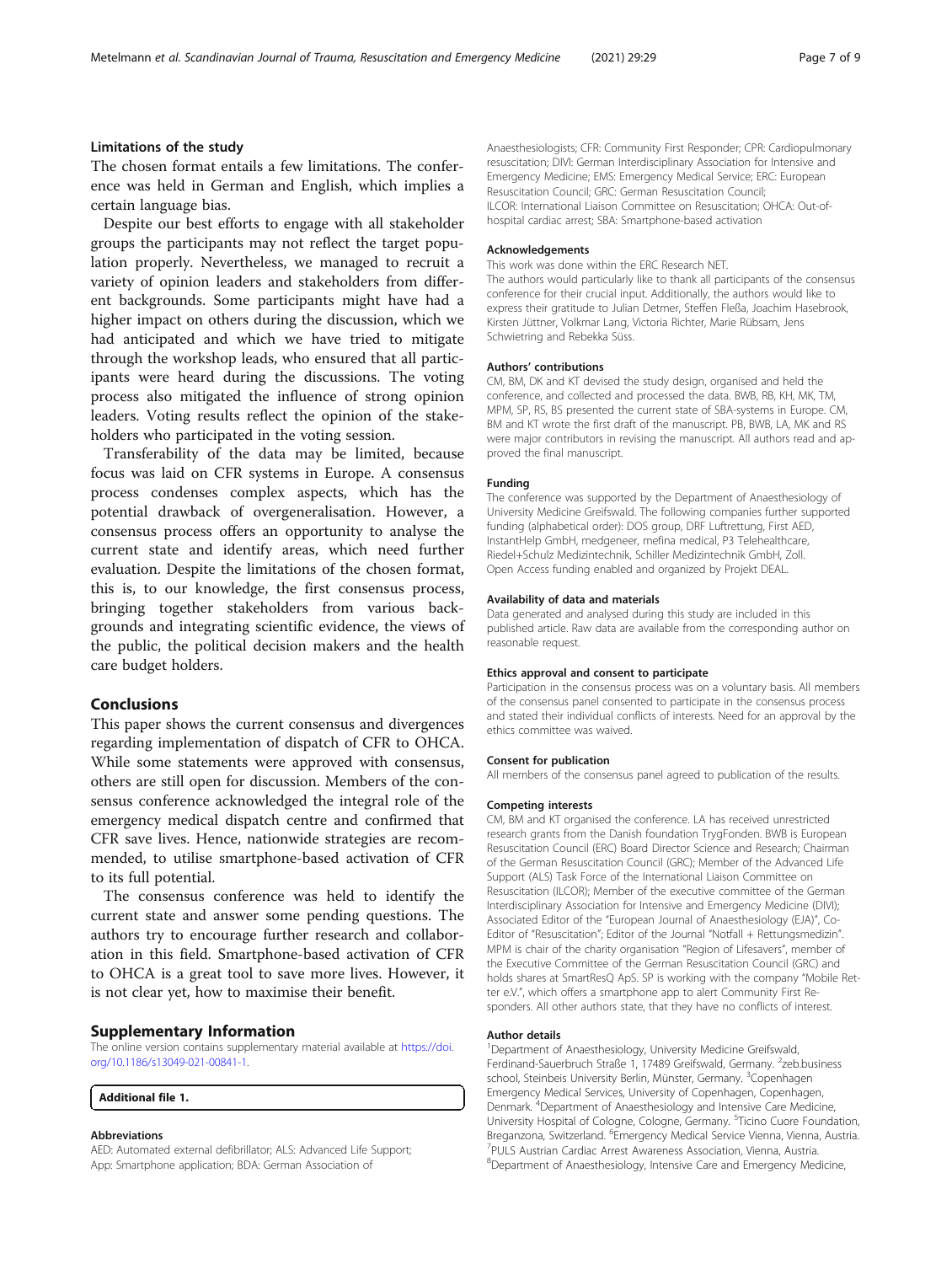<span id="page-7-0"></span>St. Josefskrankenhaus, Freiburg im Breisgau, Germany. <sup>9</sup>Mobile Retter e.V, Köln, Germany. <sup>10</sup>Department of Cardiology, Amsterdam UMC, University of Amsterdam, Amsterdam, The Netherlands. <sup>11</sup>Emergency Medical Service, City and District of Gütersloh, Gütersloh, Germany. 12Klinik für Anaesthesiologie, EvKB, Universitätsklinikum OWL der Universitaet Bielefeld, Campus Bielefeld-Bethel, Burgsteig 13, 33617 Bielefeld, Germany.

# Received: 21 July 2020 Accepted: 19 January 2021 Published online: 01 February 2021

#### References

- Perkins GD, Handley AJ, Koster RW, Castrén M, Smyth MA, Olasveengen T, et al. European resuscitation council guidelines for resuscitation 2015: section 2. Adult basic life support and automated external defibrillation. Resuscitation. 2015;95:81–99.
- 2. Hasselqvist-Ax I, Riva G, Herlitz J, Rosenqvist M, Hollenberg J, Nordberg P, et al. Early cardiopulmonary resuscitation in out-of-hospital cardiac arrest. N Engl J Med. 2015;372(24):2307–15.
- Rajan S, Wissenberg M, Folke F, Hansen SM, Gerds TA, Kragholm K, et al. Association of Bystander Cardiopulmonary Resuscitation and Survival According to ambulance response times after out-of-hospital cardiac arrest. Circulation. 2016;134(25):2095–104.
- 4. Zijlstra JA, Stieglis R, Riedijk F, Smeekes M, van der Worp WE, Koster RW. Local lay rescuers with AEDs, alerted by text messages, contribute to early defibrillation in a Dutch out-of-hospital cardiac arrest dispatch system. Resuscitation. 2014;85(11):1444–9.
- 5. Kindness P, Fitzpatrick D, Mellish C, Masthoff J, O'Meara P, McEwan M. An insight into the demands and stressors experienced by community first responders. Journal of Paramedic Practice. 2014;6(7):362–9.
- 6. Roberts A, Nimegeer A, Farmer J, Heaney DJ. The experience of community first responders in co-producing rural health care: in the liminal gap between citizen and professional. BMC Health Serv Res. 2014;14:460.
- 7. Phung V-H, Trueman I, Togher F, Orner R, Siriwardena AN. Community first responders and responder schemes in the United Kingdom: systematic scoping review. Scand J Trauma Resusc Emerg Med. 2017;25(1):58.
- 8. Weir A. Community first responders: improving access to defibrillation in cardiac arrest. Journal of Paramedic Practice. 2015;7(3):114–6.
- 9. Heffernan E, Oving I, Barry T, Phung V-H, Siriwardena AN, Masterson S. Factors that motivate individuals to volunteer to be dispatched as first responders in the event of a medical emergency: a systematic review protocol. HRB Open Res. 2019;2:34.
- 10. Timmons S, Vernon-Evans A. Why do people volunteer for community first responder groups? Emerg Med J. 2013;30(3):e13.
- 11. Hasselqvist-Ax I, Nordberg P, Herlitz J, Svensson L, Jonsson M, Lindqvist J, et al. Dispatch of firefighters and police officers in out-of-hospital cardiac arrest: a nationwide prospective cohort trial using propensity score analysis. J Am Heart Assoc. 2017;6(10):1–8.
- 12. Scquizzato T, Burkart R, Greif R, Monsieurs KG, Ristagno G, Scapigliati A, Semeraro F. Mobile phone systems to alert citizens as first responders and to locate automated external defibrillators: a European survey. Resuscitation. 2020;151:39–42. <https://doi.org/10.1016/j.resuscitation.2020.03.009>.
- 13. Ming Ng W, De Souza CR, Pek PP, Shahidah N, Ng YY, Arulanandam S, White AE, Leong BS, Ong MEH. myResponder Smartphone Application to Crowdsource Basic Life Support for Out-of-Hospital Cardiac Arrest: The Singapore Experience. Prehosp Emerg Care. 2020:1–9. [https://doi.org/10.](https://doi.org/10.1080/10903127.2020.1777233) [1080/10903127.2020.1777233.](https://doi.org/10.1080/10903127.2020.1777233)
- 14. Ringh M, Rosenqvist M, Hollenberg J, Jonsson M, Fredman D, Nordberg P, et al. Mobile-phone dispatch of laypersons for CPR in out-of-hospital cardiac arrest. N Engl J Med. 2015;372(24):2316–25.
- 15. Andelius L, Malta Hansen C, Lippert FK, Karlsson L, Torp-Pedersen C, Kjær Ersbøll A, et al. Smartphone activation of citizen responders to facilitate defibrillation in out-of-hospital cardiac arrest. J Am Coll Cardiol. 2020;76(1):43–53.
- 16. Pijls RWM, Nelemans PJ, Rahel BM, Gorgels APM. A text message alert system for trained volunteers improves out-of-hospital cardiac arrest survival. Resuscitation. 2016;105:182–7.
- 17. Oving I, Masterson S, Tjelmeland IBM, Jonsson M, Semeraro F, Ringh M, et al. First-response treatment after out-of-hospital cardiac arrest: a survey of current practices across 29 countries in Europe. Scand J Trauma Resusc Emerg Med. 2019;27(1):112.
- 18. Krammel M, Lobmeyr E, Sulzgruber P, Winnisch M, Weidenauer D, Poppe M, et al. The impact of a high-quality basic life support police-based first

responder system on outcome after out-of-hospital cardiac arrest. PLoS One. 2020;15(6):e0233966.

- 19. Ringh M, Fredman D, Nordberg P, Stark T, Hollenberg J. Mobile phone technology identifies and recruits trained citizens to perform CPR on out-ofhospital cardiac arrest victims prior to ambulance arrival. Resuscitation. 2011; 82(12):1514–8.
- 20. Caputo ML, Muschietti S, Burkart R, Benvenuti C, Conte G, Regoli F, et al. Lay persons alerted by mobile application system initiate earlier cardiopulmonary resuscitation: a comparison with SMS-based system notification. Resuscitation. 2017;114:73–8.
- 21. Sarkisian L, Mickley H, Schakow H, Gerke O, Jørgensen G, Larsen ML, Henriksen FL. Global positioning system alerted volunteer first responders arrive before emergency medical services in more than four out of five emergency calls. Resuscitation. 2020;152:170–6. [https://doi.org/10.1016/j.](https://doi.org/10.1016/j.resuscitation.2019.12.010) [resuscitation.2019.12.010.](https://doi.org/10.1016/j.resuscitation.2019.12.010)
- 22. Saner H, Morger C, Eser P, von Planta M. Dual dispatch early defibrillation in out-of-hospital cardiac arrest in a mixed urban-rural population. Resuscitation. 2013;84(9):1197–202.
- 23. Hansen CM, Kragholm K, Granger CB, Pearson DA, Tyson C, Monk L, et al. The role of bystanders, first responders, and emergency medical service providers in timely defibrillation and related outcomes after out-of-hospital cardiac arrest: results from a statewide registry. Resuscitation. 2015;96:303–9.
- 24. Nordberg P, Hollenberg J, Rosenqvist M, Herlitz J, Jonsson M, Järnbert-Petterson H, et al. The implementation of a dual dispatch system in out-ofhospital cardiac arrest is associated with improved short and long term survival. Eur Heart J Acute Cardiovasc Care. 2014;3(4):293–303.
- 25. Husain S, Eisenberg M. Police AED programs: a systematic review and metaanalysis. Resuscitation. 2013;84(9):1184–91.
- 26. Pijls RW, Nelemans PJ, Rahel BM, Gorgels AP. Factors modifying performance of a novel citizen text message alert system in improving survival of out-of-hospital cardiac arrest. Eur Heart J Acute Cardiovasc Care. 2018;7(5):397–404.
- 27. Fitch K, Bernstein S, Aguilar MD, Burnand B, LaCalle JR, Lazaro P, et al. The Rand UCLA appropriateness method user's manual: prepared for directorate general XII, European Commission. Santa Monica: Rand Corp; 2001. (MR-1269-DG-XII/RE)
- 28. Chugh SS, Jui J, Salvucci A. Pivotal role in the community response to cardiac arrest: the smart bystander∗. J Am Coll Cardiol. 2020;76(1):54–6.
- 29. Campbell A, Ellington M. Reducing time to first on scene: an ambulancecommunity first responder scheme. Emerg Med Int. 2016;2016:1915895.
- 30. Smith CM, Wilson MH, Hartley-Sharpe C, Gwinnutt C, Dicker B, Perkins GD. The use of trained volunteers in the response to out-of-hospital cardiac arrest - the GoodSAM experience. Resuscitation. 2017;121:123–6.
- 31. Phung V-H, Trueman I, Togher F, Ørner R, Siriwardena AN. Perceptions and experiences of community first responders on their role and relationships: qualitative interview study. Scand J Trauma Resusc Emerg Med. 2018;26(1):13.
- 32. Hasselqvist-Ax I, Nordberg P, Svensson L, Hollenberg J, Joelsson-Alm E. Experiences among firefighters and police officers of responding to out-ofhospital cardiac arrest in a dual dispatch programme in Sweden: an interview study. BMJ Open. 2019;9(11):e030895.
- 33. Nordberg P, Jonsson M, Forsberg S, Ringh M, Fredman D, Riva G, et al. The survival benefit of dual dispatch of EMS and fire-fighters in out-of-hospital cardiac arrest may differ depending on population density--a prospective cohort study. Resuscitation. 2015;90:143–9.
- 34. Holmberg M, Holmberg S, Herlitz J. Factors modifying the effect of bystander cardiopulmonary resuscitation on survival in out-of-hospital cardiac arrest patients in Sweden. Eur Heart J. 2001;22(6):511–9.
- 35. Herlitz J, Svensson L, Holmberg S, Angquist K-A, Young M. Efficacy of bystander CPR: intervention by lay people and by health care professionals. Resuscitation. 2005;66(3):291–5.
- 36. Nord A, Svensson L, Karlsson T, Claesson A, Herlitz J, Nilsson L. Increased survival from out-of-hospital cardiac arrest when off duty medically educated personnel perform CPR compared with laymen. Resuscitation. 2017;120:88–94.
- 37. Del Giudice D, Semeraro F, Ristagno G, Picoco C, Cordenons F, Dell'Arciprete O, et al. DAE RespondER: the Emilia Romagna app for a regional "community saving lives" system. Resuscitation. 2019;145:34–6.
- 38. Harrison-Paul R, Timmons S, van Schalkwyk WD. Training lay-people to use automatic external defibrillators: are all of their needs being met? Resuscitation. 2006;71(1):80–8.